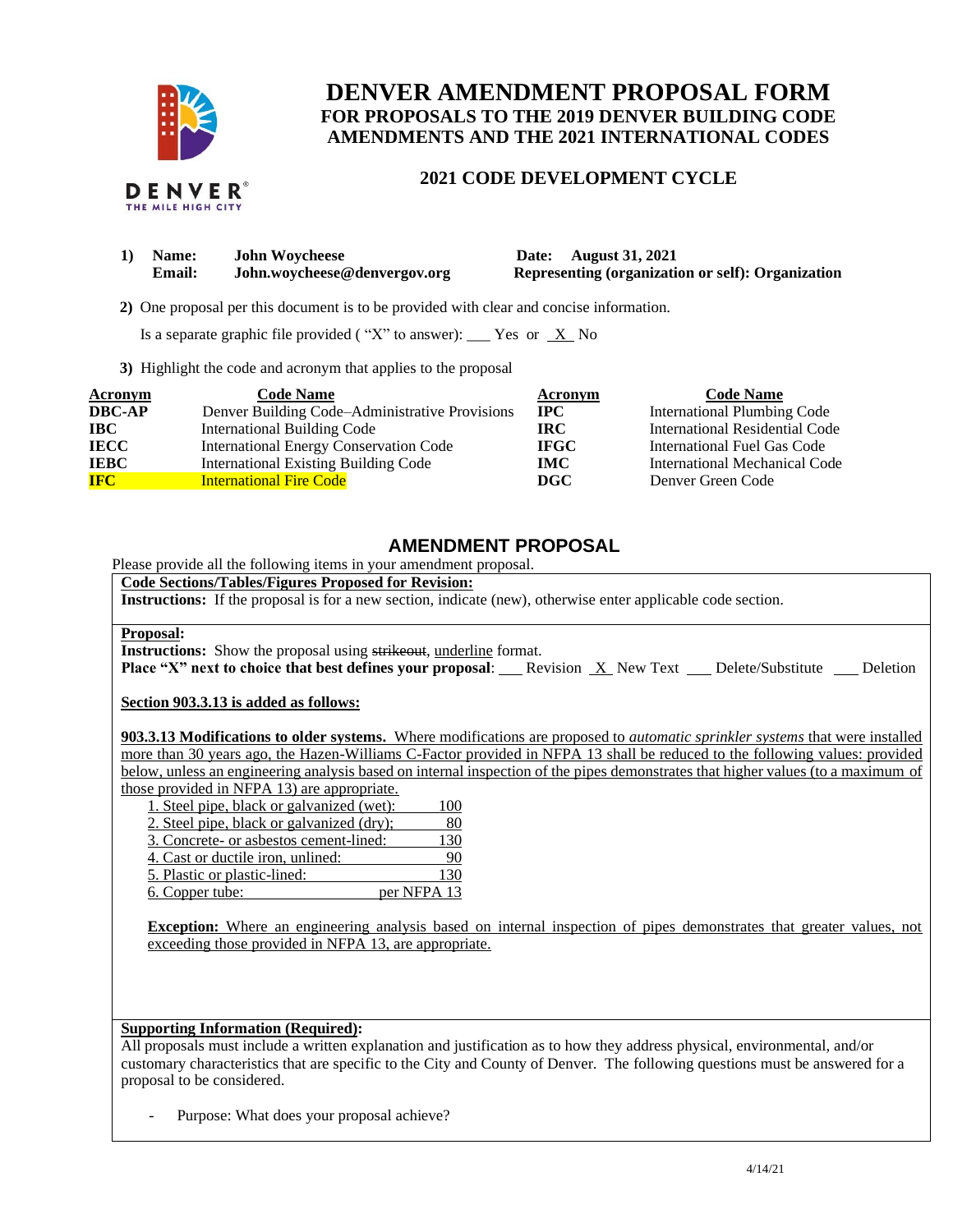This proposal addresses a gap in determining the capability of water supplies to meet sprinkler demands in older systems. It requires further review or assessment of piping during the design phase to verify that the aging system piping is able to meet code requirements for sprinkler protection.

Reason: Why is your proposal necessary?

Denver has numerous buildings with aging sprinkler systems. In some cases, the use or occupancy of those buildings can change significantly, leading to modification of the sprinkler system as originally designed. In these cases, hydraulic calculations are provided to demonstrate that the water supply can satisfy required demands, as identified by the adopted Denver Fire Code and NPFA 13, the standard for installation of automatic sprinkler systems. NFPA 13 provides guidance for expected pressure losses due to friction; the values provided, however, are geared towards newer buildings, with some degradation to account for moderate changes to piping over the years.

The Hazen-Williams C-Factor is an expression of the interior roughness of sprinkler piping. Multiple studies (see below for examples) have demonstrated that the friction losses increase in aged piping, with the degree of degradation a factor of the corrosivity of the water, the pipe material, and the pipe size. Some studies have also pointed to biological growth as a potential means of decreasing the pipe's carrying capacity.

Corrosion also requires oxygen, such that systems installed with remote inspector's test valves, which are opened every year, are more susceptible to corrosion.

Denver has recently requested that certain facilities provide justification for using the NFPA 13-based c-factors for sprinkler systems that are more than 50 years old, based on concerns that the piping may have degraded more than expected. Note that NFPA 25, as adopted by the DFC, requires internal inspection of sprinkler piping on a 5-year basis. It is unlikely that building owners have been performing this inspection; as such, the condition of older piping is uncertain. This proposal codifies a process to address aging piping.

- Substantiation: Why is your proposal valid? (i.e. technical justification)

Selected references:

- Rahman, N.A., Muhammad, N.S., Abdullah, J., and Mohrar, W.H.M.W, "Model performance Indicato of Aging Pipes in a Domestic Water Supply Distribution Network," Water, 11:11, pp. 2378, 2019. Available here: Water | Free Full-Text | [Model Performance Indicator of Aging Pipes in a Domestic Water Supply Distribution Network \(mdpi.com\)](https://www.mdpi.com/2073-4441/11/11/2378) – suggests 20 year old PVC pipe have HW C-factor of 130-140
- Kuok, K.K., Chiu, P.C., and Ting, D.C.M, "Evaluation of 'C' Values to Head Loss and Water Pressure Due to Pipe Aging: Case Study of Uni-Central Sarawak," *J. Water Res Prot*, **12:**12, 12 p, 2020. Available here: [Evaluation of "C" Values to Head](https://www.scirp.org/html/5-9404058_106030.htm)  [Loss and Water Pressure Due to Pipe Aging: Case Study of Uni-Central Sarawak \(scirp.org\)](https://www.scirp.org/html/5-9404058_106030.htm) – provides c-factors for unlined ductile iron and cast iron pipe.
- Shahzad, A., and James, W., "Loss in carrying capacity of water mains due to encrustation and biofouling, and application to Walkerton, Ontario," *J. Water Manage Model*, R208-19, 22 p., 2002. Available here: [R208-19.pdf \(chijournal.org\)](https://www.chijournal.org/Content/Files/R208-19.pdf) – provides relationship between pipe aging and c-factor based on pipe size; appears to focus on unlined ductile or cast iron.
- Kwon, HJ, "Design criteria of Hazen-Williams C value of water pipe systems [in Korean]," *J. Kor Soc Water Waste*, **29**:6, pp 659- 666, 2015. Available here: [Design criteria of Hazen-Williams C value of water pipe system -Journal of Korean Society of](https://www.koreascience.or.kr/article/JAKO201502151147999.page)  [Water and Wastewater | Korea Science](https://www.koreascience.or.kr/article/JAKO201502151147999.page) – provides graphs indicating c-values for steel and ductile iron pipe of varying ages, showing decay of steel pipe down to c=100 (some samples showed this C-factor after as little as 10 years)

This proposal will increase the cost of design and, in cases where piping must be replaced, construction. Restrictiveness is unaffected.

**Bibliography and Access to Materials** (as needed when substantiating material is associated with the amendment proposal):

**Other Regulations Proposed to be Affected**

**\*For proposals to delete content from the 2019 Denver Green Code in conjunction with adding it to other mandatory Denver codes and/or regulations, only.**

Please identify which other mandatory codes or regulations are suggested to be updated (if any) to accept relocated content.